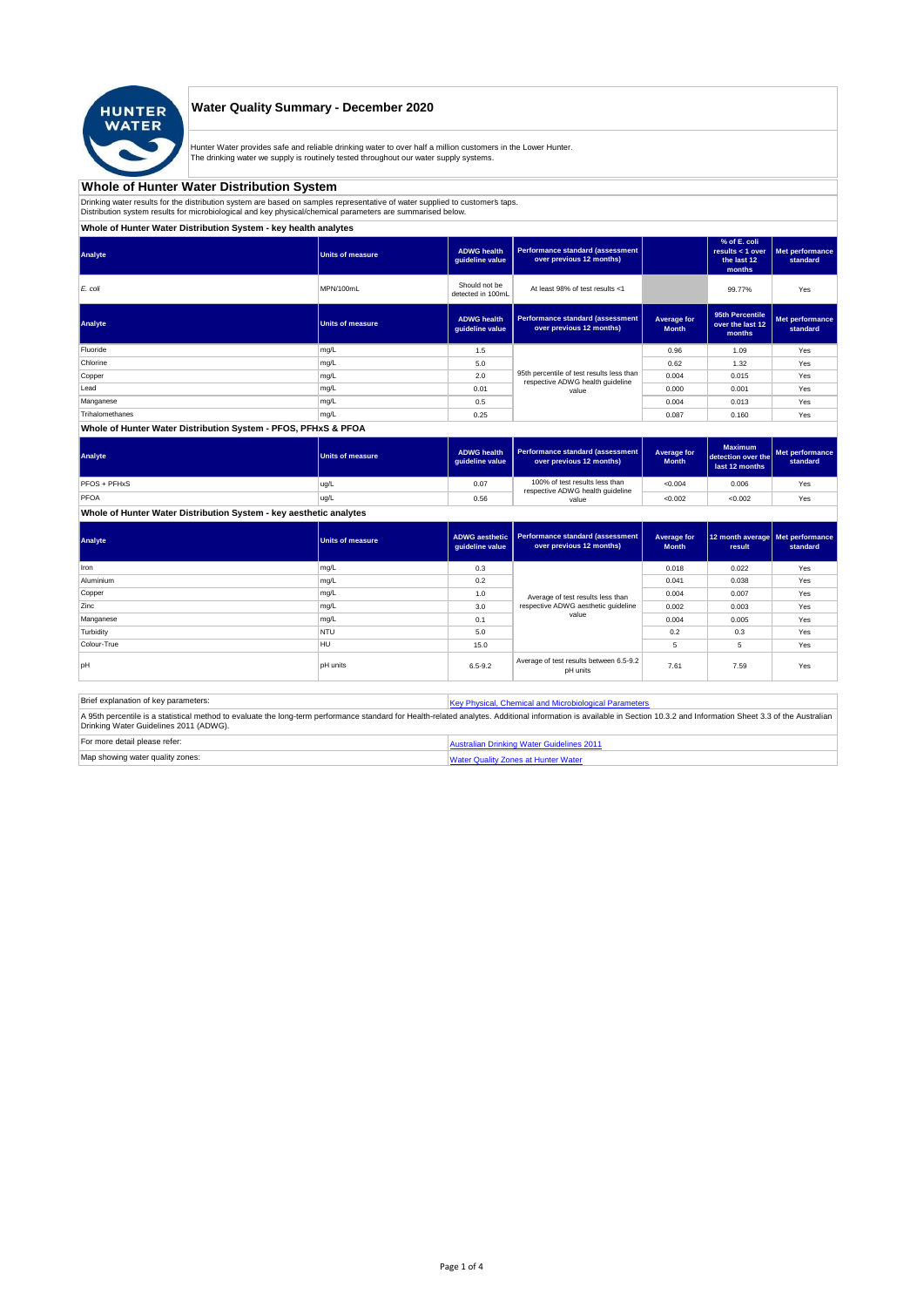## **Water Quality Zones**

| Anna Bay and Nelson Bay Zone - key health analytes |                         |                                       |                                                                               |                             |                                                           |                             |
|----------------------------------------------------|-------------------------|---------------------------------------|-------------------------------------------------------------------------------|-----------------------------|-----------------------------------------------------------|-----------------------------|
| Analyte                                            | <b>Units of measure</b> | <b>ADWG health</b><br>quideline value | Performance standard (assessment<br>over previous 12 months)                  |                             | % of E. coli<br>results < 1 over<br>the last 12<br>months | Met performance<br>standard |
| E. coli                                            | MPN/100mL               | Should not be<br>detected in 100mL    | At least 98% of test results <1                                               |                             | 100.00%                                                   | Yes                         |
| Analyte                                            | <b>Units of measure</b> | <b>ADWG health</b><br>quideline value | Performance standard (assessment<br>over previous 12 months)                  | Average for<br><b>Month</b> | 95th Percentile<br>over the last 12<br>months             | Met performance<br>standard |
| Fluoride                                           | mg/L                    | 1.5                                   |                                                                               | 0.99                        | 1.10                                                      | Yes                         |
| Chlorine                                           | mg/L                    | 5.0                                   |                                                                               | 1.00                        | 1.92                                                      | Yes                         |
| Copper                                             | mg/L                    | 2.0                                   | 95th percentile of test results less than<br>respective ADWG health guideline | 0.006                       | 0.013                                                     | Yes                         |
| Lead                                               | mg/L                    | 0.01                                  | value                                                                         | 0.000                       | 0.000                                                     | Yes                         |
| Manganese                                          | mg/L                    | 0.5                                   |                                                                               | 0.002                       | 0.012                                                     | Yes                         |
| Trihalomethanes                                    | mg/L                    | 0.25                                  |                                                                               | 0.047                       | 0.100                                                     | Yes                         |

#### **Anna Bay and Nelson Bay Zone - PFOS, PFHxS & PFOA**

| Analyte      | Units of measure | <b>ADWG health</b><br>quideline value | Performance standard (assessment<br>over previous 12 months)       | Average for<br><b>Month</b> | <b>Maximum</b><br>detection over the<br>last 12 months | Met performance<br>standard |
|--------------|------------------|---------------------------------------|--------------------------------------------------------------------|-----------------------------|--------------------------------------------------------|-----------------------------|
| PFOS + PFHxS | ug/L             | 0.07                                  | 100% of test results less than<br>respective ADWG health guideline | < 0.004                     | < 0.004                                                | Yes                         |
| PFOA         | ug/L             | 0.56                                  | value                                                              | < 0.002                     | < 0.002                                                | Yes                         |

**Anna Bay and Nelson Bay Zone - key aesthetic analytes**

| Analyte     | <b>Units of measure</b> | <b>ADWG aesthetic</b><br>guideline value | Performance standard (assessment<br>over previous 12 months) | Average for<br><b>Month</b> | 12 month average   Met performance<br>result | standard |
|-------------|-------------------------|------------------------------------------|--------------------------------------------------------------|-----------------------------|----------------------------------------------|----------|
| Iron        | mg/L                    | 0.3                                      |                                                              | 0.020                       | 0.026                                        | Yes      |
| Aluminium   | mg/L                    | 0.2                                      |                                                              | 0.038                       | 0.035                                        | Yes      |
| Copper      | mg/L                    | 1.0                                      | Average of test results less than                            | 0.006                       | 0.007                                        | Yes      |
| Zinc        | mg/L                    | 3.0                                      | respective ADWG aesthetic quideline                          | 0.003                       | 0.003                                        | Yes      |
| Manganese   | mg/L                    | 0.1                                      | value                                                        | 0.002                       | 0.006                                        | Yes      |
| Turbidity   | <b>NTU</b>              | 5.0                                      |                                                              | 0.2                         | 0.3                                          | Yes      |
| Colour-True | <b>HU</b>               | 15.0                                     |                                                              | 5                           | 5                                            | Yes      |
| pH          | pH units                | $6.5 - 9.2$                              | Average of test results between 6.5-9.2<br>pH units          | 7.51                        | 7.50                                         | Yes      |

# **Chichester Zone - key health analytes**

| Analyte         | <b>Units of measure</b> | <b>ADWG health</b><br>guideline value | Performance standard (assessment<br>over previous 12 months)                  |                             | % of E. coli<br>results < 1 over<br>the last 12<br>months | Met performance<br>standard |
|-----------------|-------------------------|---------------------------------------|-------------------------------------------------------------------------------|-----------------------------|-----------------------------------------------------------|-----------------------------|
| E. coli         | MPN/100mL               | Should not be<br>detected in 100mL    | At least 98% of test results <1                                               |                             | 99.36%                                                    | Yes                         |
| Analyte         | <b>Units of measure</b> | <b>ADWG health</b><br>guideline value | Performance standard (assessment<br>over previous 12 months)                  | Average for<br><b>Month</b> | 95th Percentile<br>over the last 12<br>months             | Met performance<br>standard |
| Fluoride        | mg/L                    | 1.5                                   |                                                                               | 0.94                        | 1.00                                                      | Yes                         |
| Chlorine        | mg/L                    | 5.0                                   |                                                                               | 0.57                        | 1.22                                                      | Yes                         |
| Copper          | mg/L                    | 2.0                                   | 95th percentile of test results less than<br>respective ADWG health guideline | 0.006                       | 0.012                                                     | Yes                         |
| Lead            | mg/L                    | 0.01                                  | value                                                                         | 0.000                       | 0.001                                                     | Yes                         |
| Manganese       | mg/L                    | 0.5                                   |                                                                               | 0.004                       | 0.011                                                     | Yes                         |
| Trihalomethanes | mg/L                    | 0.25                                  |                                                                               | 0.055                       | 0.130                                                     | Yes                         |

**Chichester Zone - PFOS, PFHxS & PFOA**

| Analyte             | Units of measure | <b>ADWG health</b><br>quideline value | Performance standard (assessment<br>over previous 12 months)       | Average for<br><b>Month</b> | <b>Maximum</b><br>detection over the<br>last 12 months | Met performance<br>standard |
|---------------------|------------------|---------------------------------------|--------------------------------------------------------------------|-----------------------------|--------------------------------------------------------|-----------------------------|
| <b>PFOS + PFHxS</b> | ug/L             | 0.07                                  | 100% of test results less than<br>respective ADWG health guideline | < 0.004                     | 0.006                                                  | Yes                         |
| PFOA                | ug/L             | 0.56                                  | value                                                              | < 0.002                     | < 0.002                                                | Yes                         |

**Chichester Zone - key aesthetic analytes**

| Analyte     | <b>Units of measure</b> | quideline value | ADWG aesthetic   Performance standard (assessment<br>over previous 12 months) | Average for<br><b>Month</b> | 12 month average Met performance<br>result | standard |
|-------------|-------------------------|-----------------|-------------------------------------------------------------------------------|-----------------------------|--------------------------------------------|----------|
| Iron        | mg/L                    | 0.3             |                                                                               | 0.014                       | 0.020                                      | Yes      |
| Aluminium   | mg/L                    | 0.2             |                                                                               | 0.047                       | 0.044                                      | Yes      |
| Copper      | mg/L                    | 1.0             | Average of test results less than                                             | 0.006                       | 0.009                                      | Yes      |
| Zinc        | mg/L                    | 3.0             | respective ADWG aesthetic quideline                                           | 0.002                       | 0.003                                      | Yes      |
| Manganese   | mg/L                    | 0.1             | value                                                                         | 0.004                       | 0.004                                      | Yes      |
| Turbidity   | <b>NTU</b>              | 5.0             |                                                                               | 0.2                         | 0.2                                        | Yes      |
| Colour-True | <b>HU</b>               | 15.0            |                                                                               | 5                           |                                            | Yes      |
| lpH         | <b>pH</b> units         | $6.5 - 9.2$     | Average of test results between 6.5-9.2<br>pH units                           | 7.66                        | 7.66                                       | Yes      |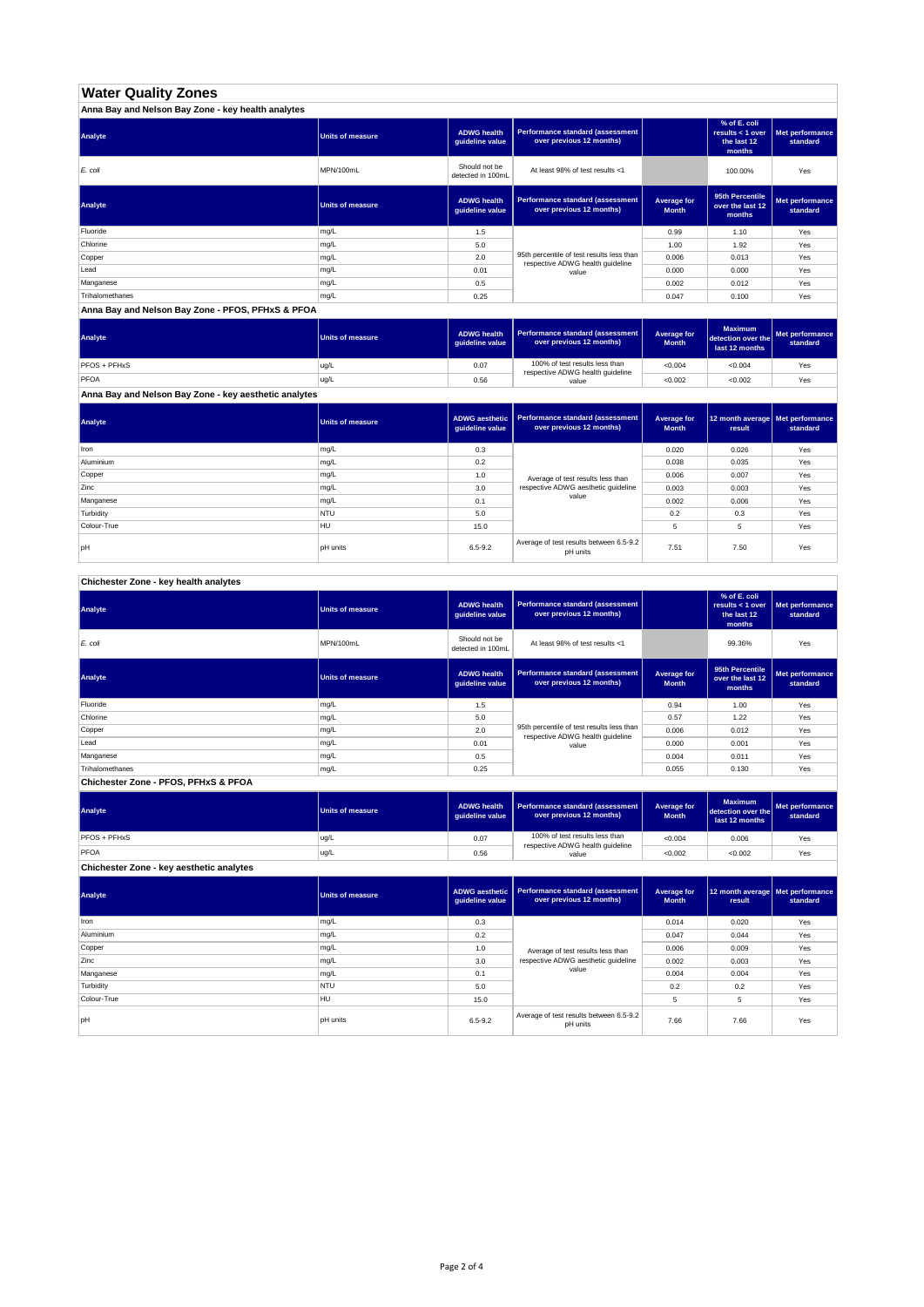| Grahamstown Zone - key health analytes |                  |                                       |                                                                               |                             |                                                             |                             |  |
|----------------------------------------|------------------|---------------------------------------|-------------------------------------------------------------------------------|-----------------------------|-------------------------------------------------------------|-----------------------------|--|
| Analyte                                | Units of measure | <b>ADWG health</b><br>quideline value | Performance standard (assessment<br>over previous 12 months)                  |                             | % of E. coli<br>results $<$ 1 over<br>the last 12<br>months | Met performance<br>standard |  |
| E. coli                                | MPN/100mL        | Should not be<br>detected in 100mL    | At least 98% of test results <1                                               |                             | 99.89%                                                      | Yes                         |  |
| Analyte                                | Units of measure | <b>ADWG health</b><br>guideline value | Performance standard (assessment<br>over previous 12 months)                  | Average for<br><b>Month</b> | 95th Percentile<br>over the last 12<br>months               | Met performance<br>standard |  |
| Fluoride                               | mg/L             | 1.5                                   |                                                                               | 0.95                        | 1.10                                                        | Yes                         |  |
| Chlorine                               | mg/L             | 5.0                                   |                                                                               | 0.57                        | 1.25                                                        | Yes                         |  |
| Copper                                 | mg/L             | 2.0                                   | 95th percentile of test results less than<br>respective ADWG health guideline | 0.003                       | 0.015                                                       | Yes                         |  |
| Lead                                   | mg/L             | 0.01                                  | value                                                                         | 0.000                       | 0.001                                                       | Yes                         |  |
| Manganese                              | mg/L             | 0.5                                   |                                                                               | 0.004                       | 0.013                                                       | Yes                         |  |
| Trihalomethanes                        | mg/L             | 0.25                                  |                                                                               | 0.095                       | 0.137                                                       | Yes                         |  |

**Grahamstown Zone - PFOS, PFHxS & PFOA**

| Analyte                                   | Units of measure | <b>ADWG health</b><br>auideline value | Performance standard (assessment<br>over previous 12 months)       | Average for<br><b>Month</b> | <b>Maximum</b><br>detection over the<br>last 12 months | Met performance<br>standard |
|-------------------------------------------|------------------|---------------------------------------|--------------------------------------------------------------------|-----------------------------|--------------------------------------------------------|-----------------------------|
| <b>PFOS + PFHxS</b>                       | ug/L             | 0.07                                  | 100% of test results less than<br>respective ADWG health guideline | < 0.004                     | 0.004                                                  | Yes                         |
| PFOA                                      | ug/L             | 0.56                                  | value                                                              | < 0.002                     | < 0.002                                                | Yes                         |
| Grahamstown Zone - key aesthetic analytes |                  |                                       |                                                                    |                             |                                                        |                             |

| Analyte     | <b>Units of measure</b> | ADWG aesthetic<br>quideline value | Performance standard (assessment<br>over previous 12 months) | Average for<br><b>Month</b> | 12 month average   Met performance<br>result | standard |
|-------------|-------------------------|-----------------------------------|--------------------------------------------------------------|-----------------------------|----------------------------------------------|----------|
| Iron        | mg/L                    | 0.3                               |                                                              | 0.018                       | 0.022                                        | Yes      |
| Aluminium   | mg/L                    | 0.2                               |                                                              | 0.048                       | 0.040                                        | Yes      |
| Copper      | mg/L                    | 1.0                               | Average of test results less than                            | 0.003                       | 0.006                                        | Yes      |
| Zinc        | mg/L                    | 3.0                               | respective ADWG aesthetic quideline                          | 0.003                       | 0.004                                        | Yes      |
| Manganese   | mg/L                    | 0.1                               | value                                                        | 0.004                       | 0.006                                        | Yes      |
| Turbidity   | <b>NTU</b>              | 5.0                               |                                                              | 0.2                         | 0.3                                          | Yes      |
| Colour-True | <b>HU</b>               | 15.0                              |                                                              |                             | 5                                            | Yes      |
| pH          | pH units                | $6.5 - 9.2$                       | Average of test results between 6.5-9.2<br>pH units          | 7.57                        | 7.55                                         | Yes      |

## **Gresford Zone - key health analytes**

| Analyte                                | <b>Units of measure</b> | <b>ADWG health</b><br>guideline value    | <b>Performance standard (assessment</b><br>over previous 12 months)                    |                                    | % of E. coli<br>results < $1$ over<br>the last 12<br>months | Met performance<br>standard |
|----------------------------------------|-------------------------|------------------------------------------|----------------------------------------------------------------------------------------|------------------------------------|-------------------------------------------------------------|-----------------------------|
| E. coli                                | MPN/100mL               | Should not be<br>detected in 100mL       | At least 98% of test results <1                                                        |                                    | 100.00%                                                     | Yes                         |
| Analyte                                | <b>Units of measure</b> | <b>ADWG health</b><br>guideline value    | <b>Performance standard (assessment</b><br>over previous 12 months)                    | Average for<br><b>Month</b>        | 95th Percentile<br>over the last 12<br>months               | Met performance<br>standard |
| Chlorine                               | mg/L                    | 5.0                                      | 95th percentile of test results less than<br>respective ADWG health guideline<br>value | 0.32                               | 1.38                                                        | Yes                         |
| Gresford Zone - PFOS, PFHxS & PFOA     |                         |                                          |                                                                                        |                                    |                                                             |                             |
| Analyte                                | <b>Units of measure</b> | <b>ADWG health</b><br>guideline value    | <b>Performance standard (assessment</b><br>over previous 12 months)                    | Average for<br>Month #             | <b>Maximum</b><br>detection over the<br>last 12 months      | Met performance<br>standard |
| PFOS + PFHxS                           | ug/L                    | 0.07                                     | 100% of test results less than<br>respective ADWG health guideline                     | < 0.004                            | < 0.004                                                     | Yes                         |
| <b>PFOA</b>                            | ug/L                    | 0.56                                     | value                                                                                  | < 0.002                            | < 0.002                                                     | Yes                         |
| Gresford Zone - key aesthetic analytes |                         |                                          |                                                                                        |                                    |                                                             |                             |
| Analyte                                | <b>Units of measure</b> | <b>ADWG aesthetic</b><br>guideline value | <b>Performance standard (assessment</b><br>over previous 12 months)                    | <b>Average for</b><br><b>Month</b> | 12 month average<br>result                                  | Met performance<br>standard |
| Turbidity                              | NTU                     | 5.0                                      | Average of test results less than<br>respective ADWG aesthetic quideline<br>value      | 0.1                                | 0.2                                                         | Yes                         |
| pH                                     | <b>pH</b> units         | 6.5-9.2                                  | Average of test results between 6.5-9.2<br>pH units                                    | 8.14                               | 8.07                                                        | Yes                         |